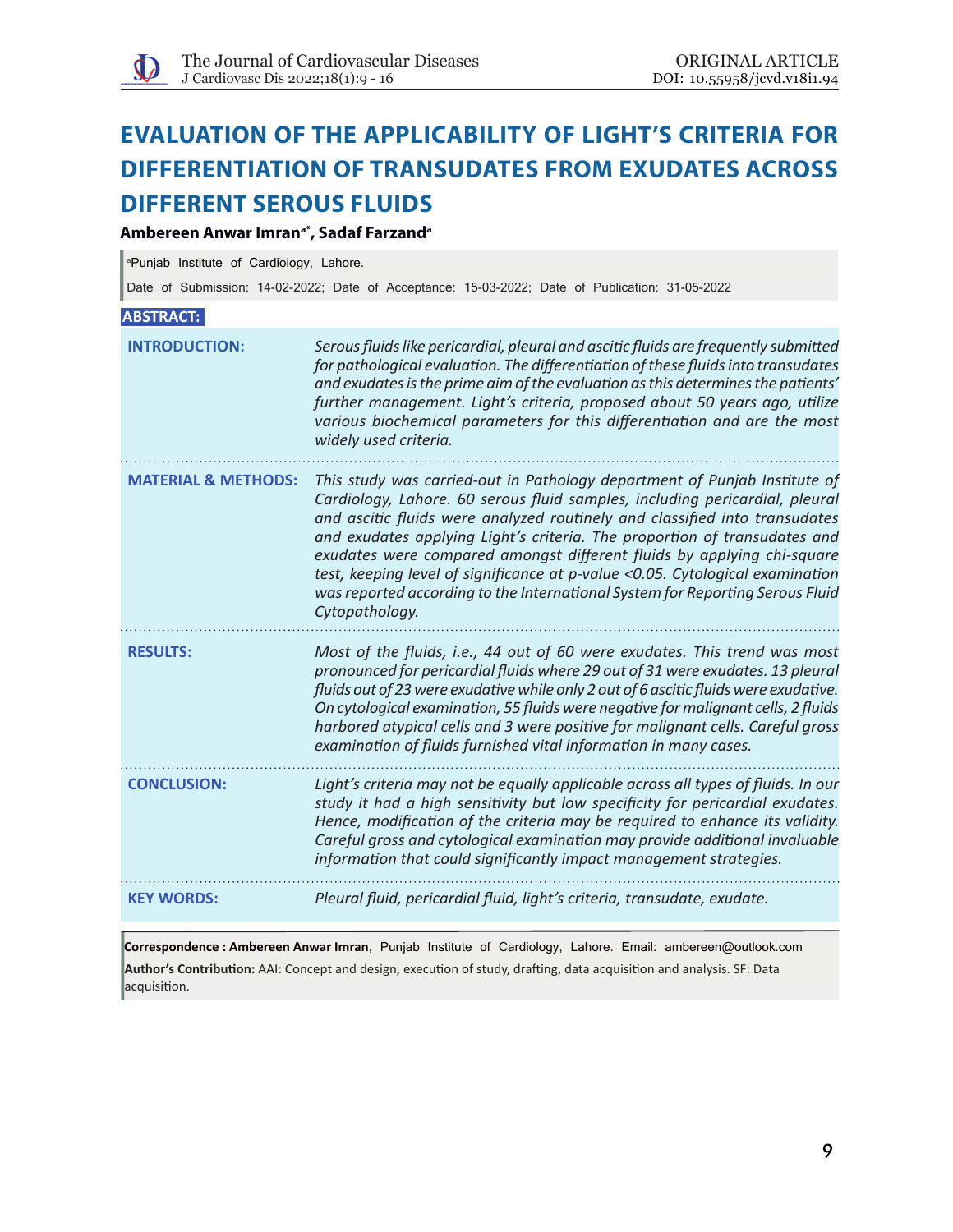#### **Introduction**

Serous effusions like pleural effusion, pericardial<br>
of the series of the series of the series of the series of the series of the series of the series of the series of the series of the series of the series of the series o effusion and peritoneal effusion, also referred to as ascites, are frequently encountered in clinical practice. The collected fluid is often drained and sent for laboratory examination. The process of drainage of pleural, pericardial and ascitic fluids is referred to as thoracocentesis, pericardiocentesis and paracentesis respectively.<sup>1,2</sup> These fluids are then submitted to a pathology laboratory for analysis. The main purpose of this is to dichotomize the fluids into transudates or exudates and to identify any atypical, suspicious, or malignant cells. These distinctions help in the further management of the patient.

The criteria of differentiation between transudates and exudates is an area of active debate. The paper by Light et al was the first to offer crisp and clear biochemical cut offs to differentiate between the two categories (Fig 1). Since then, it has been the mainstay of pathological analysis of fluids. Though originally described for pleural effusions, Light's criteria has been applied to pericardial as well as peritoneal effusions with variable reported credibility.3

The major objection to this criteria is that it has a high sensitivity but low specificity. In simple terms, more transudates would be classified as exudates than vice versa. In fact, numerous workers have proposed modifications to the criteria especially for pericardial and ascitic fluids.<sup>1,4</sup>

As already stated, the distinction of any aspirated fluid as a transudate or an exudate helps to determine the further management of the patient. The common causes of transudative effusions are congestive heart failure, cirrhosis, hypoalbuminemia, nephrotic syndrome, and radiotherapy. On the other hand, exudates commonly result from infections, cancer, tuberculosis, trauma, and pulmonary embolism.1,5 There are fundamental pathophysiological differences in the mechanism of production of transudates and exudates. In the formation of transudates, the accumulation of fluid occurs in the extravascular compartment is due to an imbalance of Starling's forces, i.e., imbalance of oncotic and hydrostatic pressures; the permeability of vessel walls is essentially unchanged. While exudates are produced under inflammatory conditions which result in increased permeability of vessel walls.<sup>5-7</sup>

This study was designed to find the relative proportions of transudates and exudates in pleural, pericardial and ascitic fluids received in our laboratory, as well as to evaluate the efficacy of Light's criteria in classifying these fluids into

transudates and exudates.3 **Materials and methods:**

This study was carried-out in Pathology department of Punjab Institute of Cardiology, Lahore. Sixty-three serous fluid samples, including pericardial, pleural and ascitic fluids, were received in our laboratory during the period of study. Three fluids that were necrotic and purulent were excluded because biochemical values of such fluids cannot be reliably determined. The remaining sixty samples were analyzed, and the results recorded.

After assessing the gross characters of the fluids like the color, volume, turbidity, sediment and any coagulum, the fluids were subjected to biochemical evaluation. This included the determination of their glucose, protein and LDH levels. The white and red blood cell counts were recorded, and then differential counts were determined by cytological examination of stained smears. This examination also included evaluation of other features like mesothelial cell characters as well as atypical, suspicious, or malignant cells if any. The newly described International System for Reporting Serous Fluid Cytopathology was followed for reporting.<sup>8,9</sup>

The data was entered into Microsoft Forms from where Microsoft Excel sheets were created and analyzed. The fluids were divided into transudates or exudates using Light's criteria as described above. The criteria requires simultaneously drawn blood samples as well. Where these were not available, cutoff values of 3 gm/dl for fluid protein level and 200 U/lit for fluid LDH levels were used as described in literature.<sup>1,5,10,11</sup>

 The difference in proportion of transudates and exudate between different fluids was analyzed by chi square test. Results were considered significant if p-value was  $< 0.05$ .

#### **Results:**

The present study included fluids from 60 patients of whom 31 were males and 29 females. The commonest age group was 40-49 years (Figure 1). The majority of fluids were pericardial (31), followed by pleural (23) and ascitic fluids (6).

Careful gross examination of fluids revealed vital information in most cases (Figure 2). Transparent, pale colored fluids with low turbidity and no sediment were discovered to have biochemical values favoring transudates. On the other hand, turbid fluids with sediments, or those showing admixture with blood fell into the category of exudates following the criteria described.

Most fluids were exudates, as is seen in Figure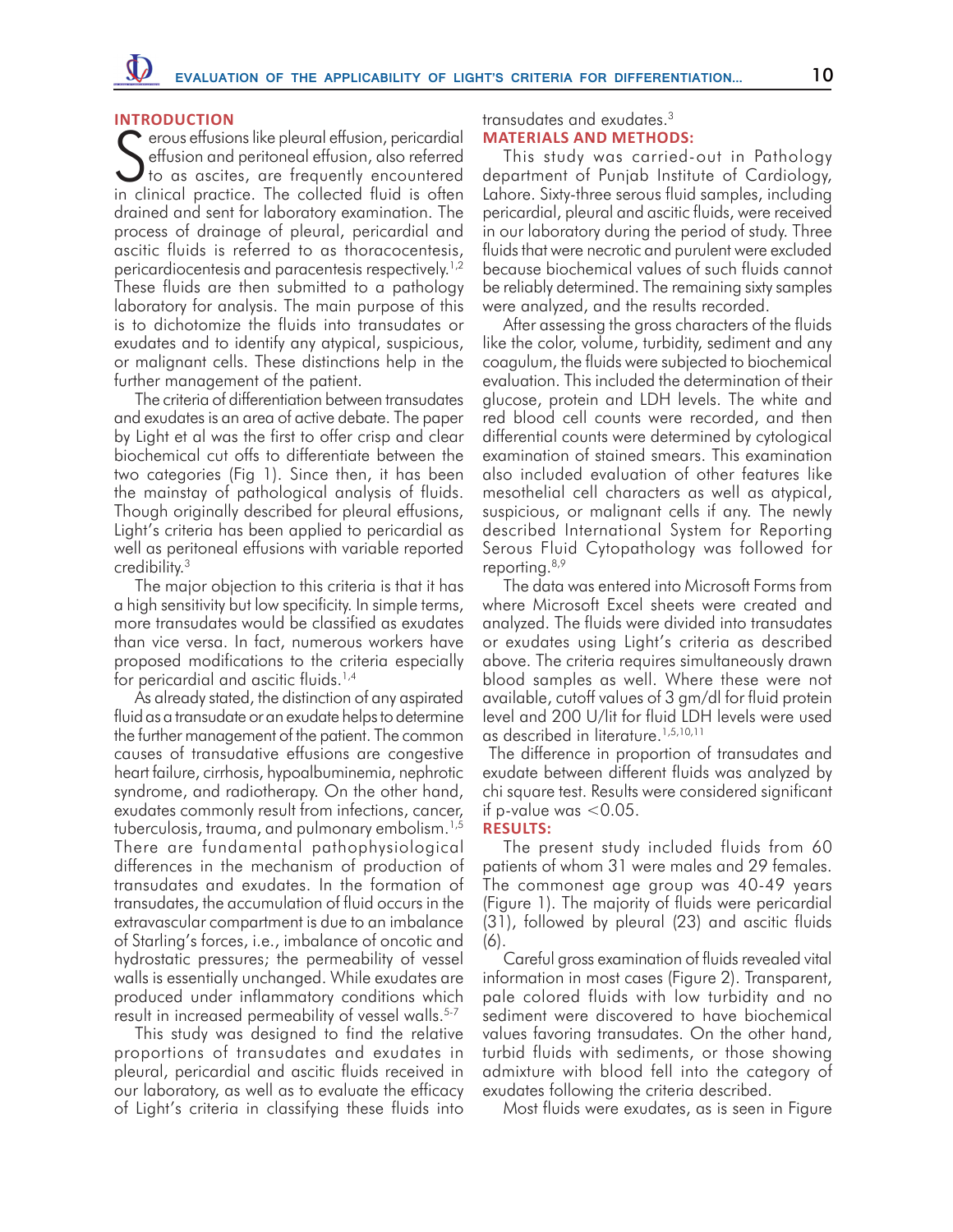#### Table 1: Light's criteria for differentiating transudates and exudates<sup>3</sup>

An exudate meets one or more of the following criteria while a transudate meets none:

Fluid protein to serum protein ratio > 0.5

Fluid LDH to serum LDH ratio > 0.6

Fluid LDH level more than 2/3 of the upper normal limit of serum LDH

| Table 2: Comparison or proportions of transudates vs exudates between different fluids |          |                                     |  |
|----------------------------------------------------------------------------------------|----------|-------------------------------------|--|
| Fluids being compared                                                                  | p-value  | Significance or otherwise at p<0.05 |  |
| Pericardial vs pleural fluids                                                          | 0.001211 | Highly significant                  |  |
| Pericardial vs ascitic fluids                                                          | 0.00025  | Highly significant                  |  |
| Pleural vs ascitic fluids                                                              | 0.311405 | Not significant                     |  |



Figure 1: Serous effusions were most commonly seen in the 40 to 49-year age group.

3. This was especially true for pericardial fluids where 29 out of 31 samples were exudates. As for pleural fluids, 13 out of 23 fluids were exudates. A total of 6 ascitic fluids were received out of which only 2 were exudates. Overall, 44 out of 60 fluids were exudates.

The proportion of exudates out of the total fluids in the three categories were compared using chi square test. The results are given in Table 2. The difference in proportions of transudates vs exudates was highly significant when pericardial fluids were compared with either pleural or ascitic fluids. The difference between these proportions did not reach statistical significance when pleural and ascitic

fluids were compared.

On cytological examination, 55 fluids were negative for malignant cells, 2 had atypical cells and 3 were positive for malignant cells. All 3 cases with malignant cells were known cases of malignancy. One was being treated for carcinoma breast, another for carcinoma lung, while the third was diagnosed with carcinoma breast 4 years ago. This patient had undergone surgery as well as chemotherapy at the time and was considered disease free at the time of current presentation. Development of pericardial effusion as well as discovery of malignant cells was totally unexpected (Figure 4).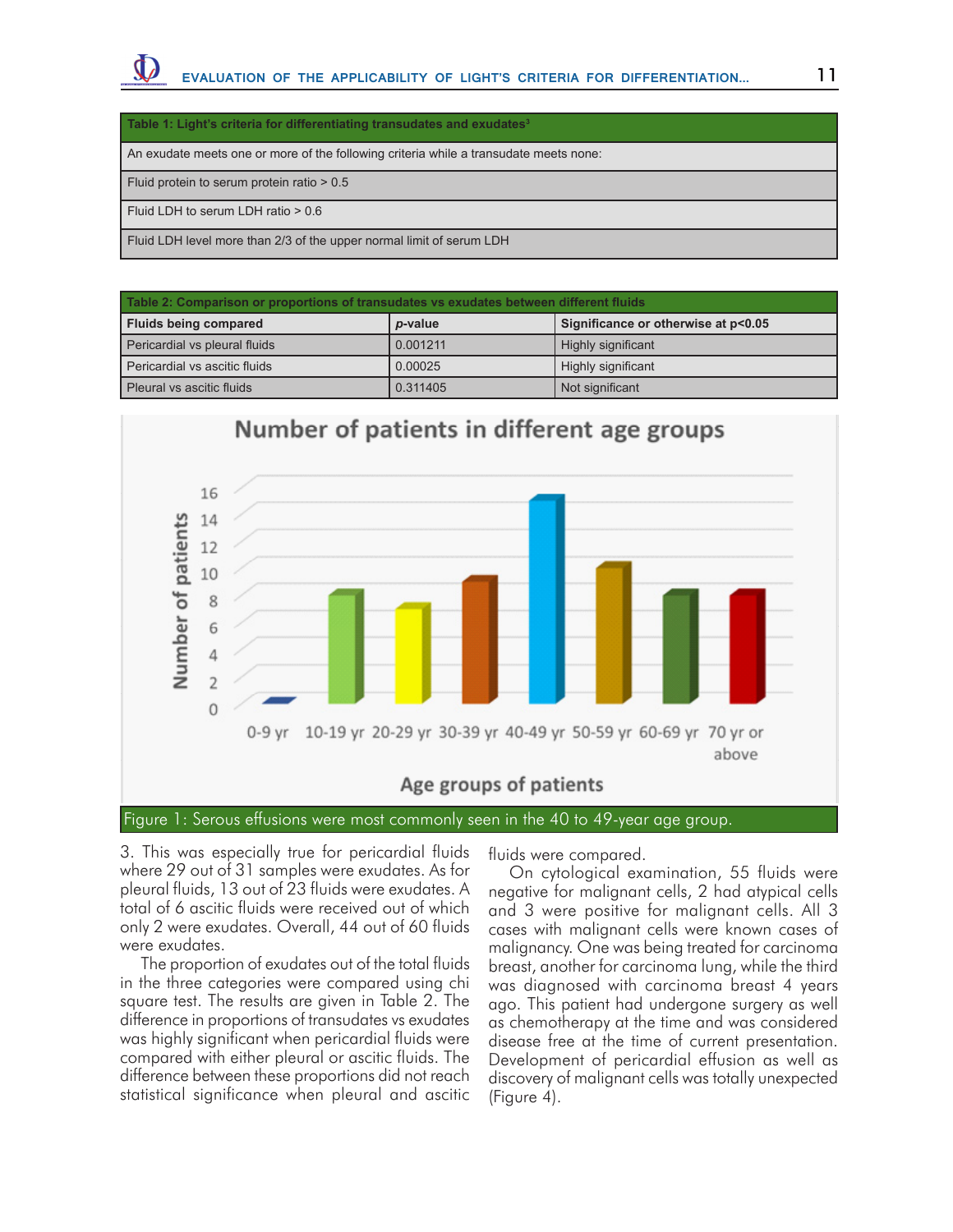

Figure 2: Gross examination of fluids can provide valuable information. a) This pale colored, transparent fluid is "clearly" a transudate. b) This sample with obvious turbidity had biochemical values of an exudate. c) A heavily turbid, purulent appearing sample which could not be included in the study as discussed in text. d) Close examination reveals a delicate "cobweb" coagulum. The pleural sample was taken from a tuberculous patient. e) This sample contains a clot. Since cells are likely to get entrapped in such clots, the cellular counts will be affected. Sending hemorrhagic samples in EDTA vials would prevent this. f) This pericardial fluid from a patient of carcinoma breast contains a heavy admixture of blood. This is going to alter the biochemical values as well as cell counts.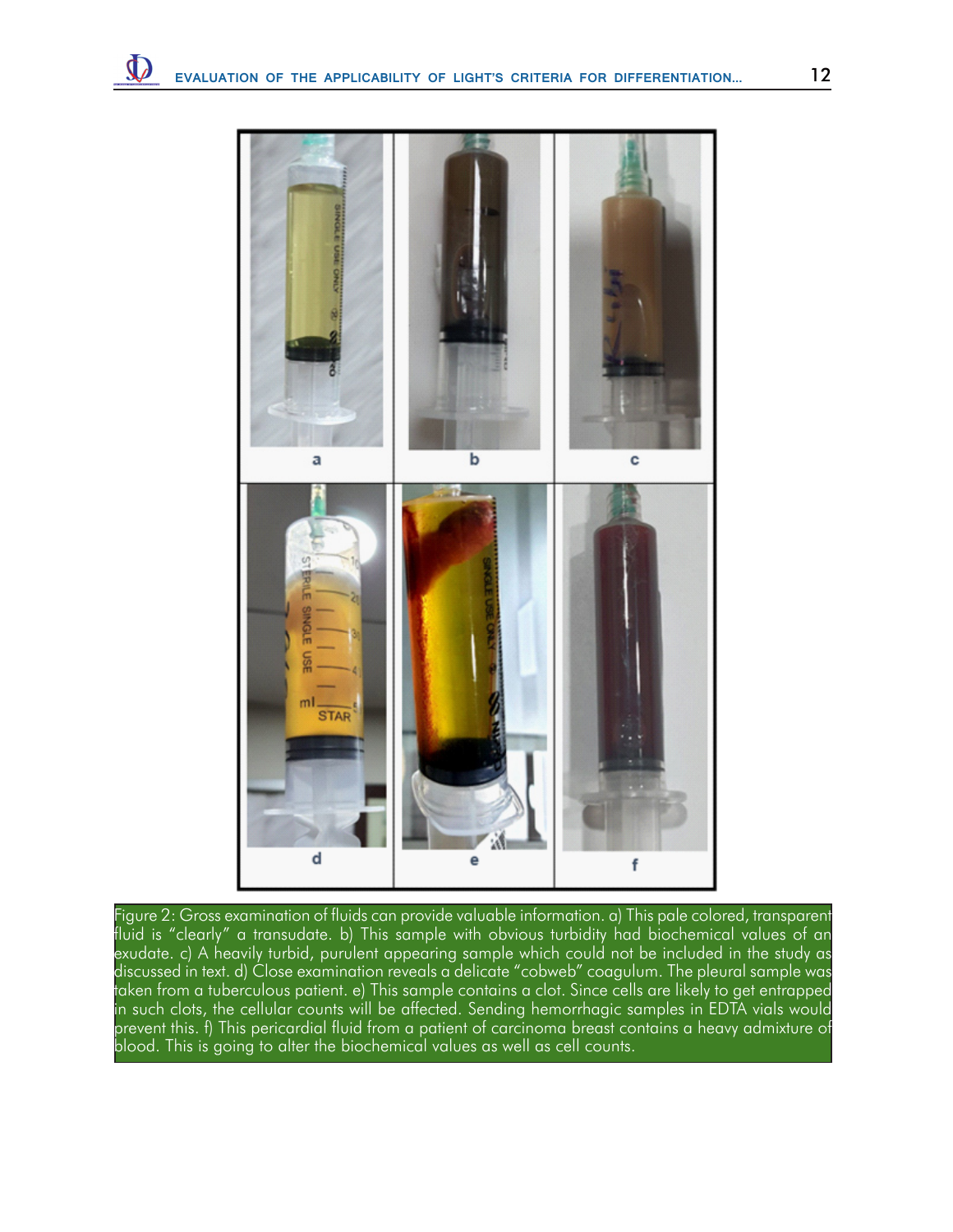

Figure 3: Bar chart showing the ratio of transudates to exudates in the three types of fluids.



Fig 4: Photomicrograph showing a group of malignant cells in a pericardial fluid specimen. The 45 year-old patient was diagnosed with carcinoma breast four years ago.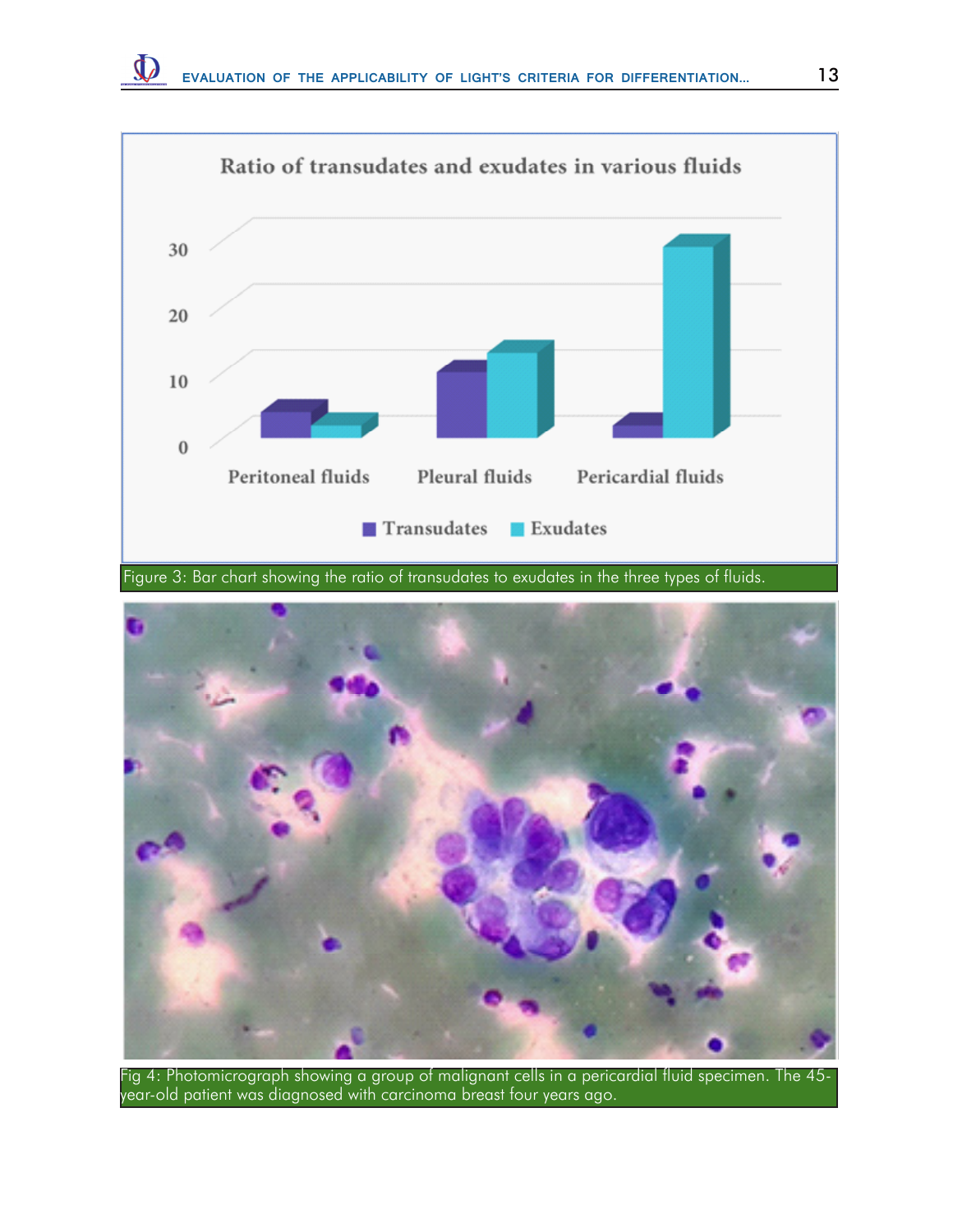## **Discussion:**

Serous fluid examination is aimed at determining the possible cause of the effusion and the prime objective is to determine whether the submitted fluid is a transudate or an exudate. In addition, findings like the number and type of inflammatory cells and presence or absence of atypical or malignant cells can shed additional light on the underlying cause of the effusion. Features of lesser significance may provide invaluable clues. Careful observation of fluid can reveal a cobweb coagulum, pointing to the possibility of tuberculosis (Figure 2). A low glucose level of <60 mg/dl, high WBC counts with neutrophilic predominance supports the suspicion of bacterial infection.<sup>7</sup> A lymphocytic predominance is seen in transudates, tuberculous exudates and in association with autoimmune diseases or lymphoid malignancies.<sup>12,13</sup>

The present study included fluids from 60 patients of whom 31 were males and 29 females. The difference between the two genders was not statistically significant. This is in keeping with findings of other studies.2,8 The commonest age group was 40-49 years (Figure 1). This too closely matches the findings previously reported.14 The majority of fluids were pericardial, followed by pleural and ascitic fluids (Figure 3). This may be explained considering that our hospital is primarily a cardiac hospital.

In the present study exudates far outnumbered the transudates. Similar findings have been reported previously, with exudates being 75-80% of the total.<sup>15,16</sup> In our study, this predominance of exudates was especially prominent for pericardial effusions; only 2 out of 31 pericardial fluids were transudates (Figure 3). Other studies have already reported similar findings. Ben-Horin et al reported that 118 out of 120 pericardial fluids included in their study were exudates.17 Apparently, when it comes to pericardial exudates, the criteria has high sensitivity but low specificity. Therefore, this high proportion of exudates has prompted researchers to call for revised criteria for differentiation of pericardial fluids into transudates or exudates. It has been argued that Light's criteria were formulated keeping only pleural fluids in view. They need to be validated for fluids from other sources.<sup>17-19</sup> Findings of our study also support this view.

It was observed that a high number of fluids were hemorrhagic (Figure 2). In most cases this was probably caused by the trauma associated with the procedure. In a few cases, this admixture with blood was pronounced. This is obviously likely to influence

biochemical values as well as cell counts.6 So, both these parameters should be assessed cautiously in fluids that become markedly hemorrhagic. Occasionally fluids were seen to contain blood clots (Figure 2). A phenomenon with an even greater likelihood to warp values as cells would get trapped in the clot. One possible solution to the problem is to send markedly hemorrhagic smears in EDTA vials to prevent clotting.<sup>20</sup> Interpretation would become more meaningful if a concurrently drawn blood sample is also sent.3 The differential leukocyte count ratios of the two specimens could shed additional light on whether the sample has neutrophilic or lymphocytic predominance.21

One apparently unsurmountable problem, faced universally, is the insufficient history and clinical data provided with effusion and other samples. In this day of advanced communications, this gap could easily be bridged if both the requesting and reporting sides are determined.22

Another predicament, commonly encountered, is degenerative changes in received samples. This happens when there is a lag between the times the sample is drawn and reported. While this may be inevitable in certain cases, every effort should be made to minimize it. If unavoidable, samples should be stored in a refrigerator till they can be processed.20,23 Effusion samples like all other samples are precious and should be treated with utmost care (Figure 4). Deterioration due to high temperature is detrimental to almost all features and is commonly seen in a country with a hot climate like ours. $24$  One thing to be kept in mind is that storage in a refrigerator can adversely affect culture of bacteria. So, a part of the sample should be kept at room temperature for culturing of bacteria.25,26

## **Conclusion and Recommendations:**

Differentiation of fluids into transudates or exudates is a prime aim of serous fluid analysis. The criterion for this differentiation is constantly evolving and is not necessarily the same for each type of fluid.

Effusion samples can provide invaluable information that can significantly impact management strategies. To optimize the furnished information each sample should be treated with utmost care at the point of care as well as in the laboratory. The following recommendations can help in deriving the maximum benefit for the patient:

•Each sample should be submitted with adequate history and clinical data.

•Two-way communication channels between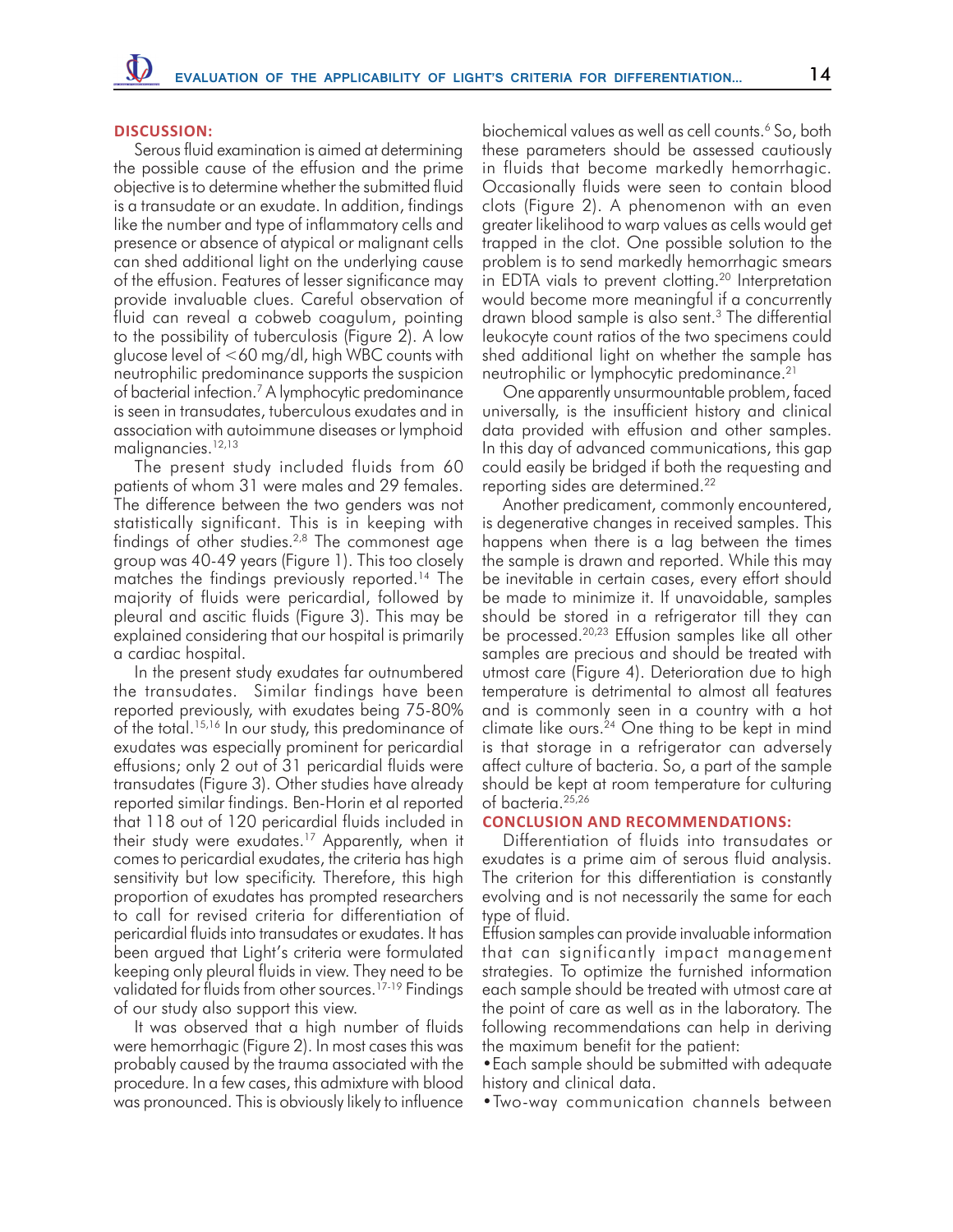clinical and diagnostic sides should be ensured. •In the case a delay is anticipated, a portion of the fluid should be kept refrigerated.

•Markedly hemorrhagic fluids should be submitted in EDTA vials to prevent clotting.

## **References:**

- 1. Kopcinovic LM, Culej J. Pleural, peritoneal, and pericardial effusions - a biochemical approach. Biochem Med 2014; 24(1):123-37.
- 2. Ibrahim A, Rida A, Malass I, Tayara I. Etiology of pleural effusion among adults in three university hospitals in Beirut: a one-year retrospective cross sectional analytical study. Int J Respir Pulm Med 2021; 8:149.
- 3. Light RW, Macgregor MI, Luchsinger PC, Ball WC Jr. Pleural effusions: the diagnostic separation of transudates and exudates. Ann Intern Med 1972; 77(4):507-13.
- 4. Buoro S, Tombetti E, Ceriotti F, Simon C, Cugola D, Seghezzi M, et al. What is the normal composition of pericardial fluid? Heart 2021; 107(19):1584-90.
- 5. Saguil A, Kristen W, John H. Diagnostic approach to pleural effusion. Am Fam Physic 2014; 90(2):99-104.
- 6. Quantrill SJ, Dabal L. Transudates and exudates. Thorax 2002; 57:657.
- 7. Porcel JM, Light RW. Diagnostic approach to pleural effusion in adults. Am Fam Physician 2006; 73(7):1211-20.
- 8. Rodriguez EF, Jones R, Gabrielson M, Santos D, Pastorello RG, Maleki Z. Application of the International System for Reporting Serous Fluid Cytopathology (ISRSFC) on Reporting Pericardial Effusion Cytology. Acta Cytol 2020;64(5):477- 485.
- 9. Pinto D, Chandra A, Schmitt F. The international system for reporting serous fluid cytopathology: how to incorporate molecular data in cytopathology reports. J Mol Pathol 2021; 2: 66–76.
- 10. Iqbal M, Jaffery T, Shah SH. Isolated pleural fluid lactic dehydrogenase level: a cost-effective way of characterizing pleural effusions. J Ayub Med Coll Abbottabad 2002;14(2):2-5.
- 11. Burgess LJ, Reuter H, Taljaard JJ, Doubell AF. Role of biochemical tests in the diagnosis of large pericardial effusions. Chest 2002; 121(2):495-9.
- 12. Antonangelo L, Vargas FS, Acencio MM, Carnevale GG, Corá AP, Teixeira LR, et al. Pleural fluid: Are temperature and storage time critical preanalytical error factors in biochemical analyses? Clin Chim Acta 2010; 411:1275-8.
- 13. Na MJ. Diagnostic tools of pleural effusion. Tuberc Respir Dis 2014;76(5):199-210.
- 14. Meenakshisundaram R, Sweni S, Thirumalaikolundusubramanian P. Cardiac isoform of alpha 2 macroglobulin: a marker of cardiac involvement in pediatric HIV and AIDS. Pediatr Cardiol 2010; 31(2):203-7.
- 15. Romero S, Martinez A, Hernandez L, Fernandez C, Espasa A, Candela A, et al. Light's criteria revisited: consistency and comparison with new proposed alternative criteria for separating pleural transudates from exudates. Respiration 2000; 67:18–23.
- 16. Gazquez I, Porcel JM, Vives M, Vicente de Vera MC, Rubio M, Rivas MC. Comparative analysis of Light's criteria and other biochemical parameters for distinguishing transudates from exudates. Respir Med 1998; 92:762–5.
- 17. Ben-Horin S, Bank I, Shinfeld A, Kachel E, Guetta V, Livneh A. Diagnostic value of the biochemical composition of pericardial effusions in patients undergoing pericardiocentesis. Am J Cardiol 2007; 99(9):1294-7.
- 18. Imazio M, Biondo A, Ricci D, Boffini M, Pivetta E, Brucato A, et al. Contemporary biochemical analysis of normal pericardial fluid. Heart 2020; 106:541-544.
- 19. Fender EA, Zack CJ. Shining a new light on pericardial fluid. Heart 2021; 107:1528-1529.
- 20. Porcel JM. Handling pleural fluid samples for routine analyses. Derleme 2013; 19-22.
- 21. Porcel JM. Pearls and myths in pleural fluid analysis. Respirology 2011; 16(1):44-52.
- 22. Nakhleh RE, Gephardt G, Zarbo RJ. Necessity of clinical information in surgical pathology. Arch Pathol Lab Med 1999; 123(7):615-9.
- 23. Imran AA, Khan SA, Chaudrhy NA, Tayyib M. Temperature Independence of Wisconsin solution as a Tissue Preservation Fluid Compared with EC Solution and Ringer Lactate. Pak Postgrad Med J 2003; 14: 27-30.
- 24. Imran AA. Delving Deeper into the Dilemma of Cytomorphological Deterioration due to Drying Artefact: Detailed Description of a Different Technique. JFJMC 2013; 7: 86-90.
- 25. Antonangelo L, Vargas FS, Acencio MM, Carnevale GG, Corá AP, Teixeira LR, et al. Pleural fluid: